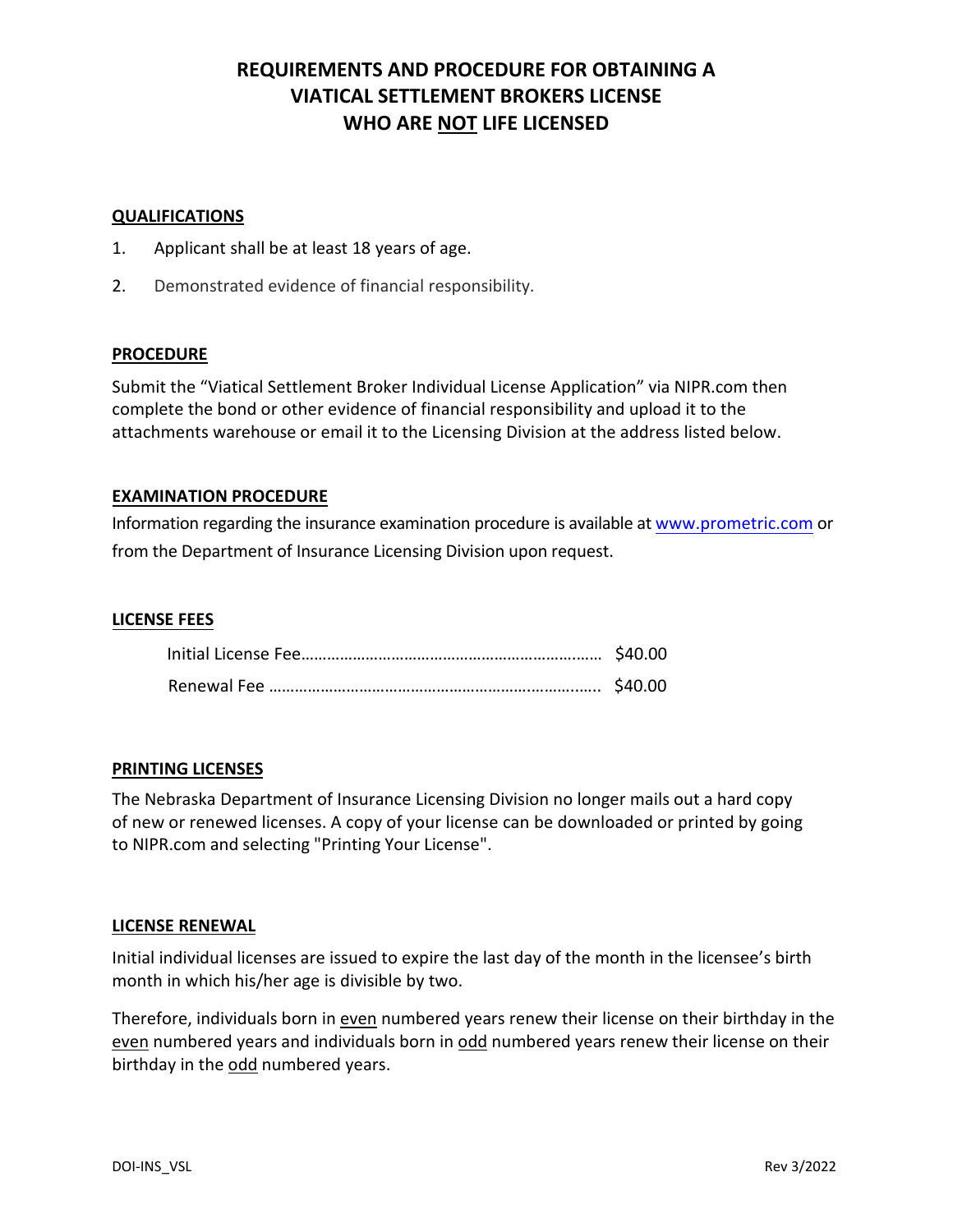# **CONTINUING EDUCATION REQUIREMENTS (2 YEARS)**  *APPLIES TO RESIDENT LICENSEES WHO ARE NOT LIFE LICENSED ONLY*

A resident viatical settlement broker is required to complete fifteen (15) hours of continuing education activities; Three (3) of the fifteen hours must be in the area of insurance related ethics.

Detailed information regarding the two-year continuing education requirements are available from the Department upon request.

# **CHANGE OF ADDRESS**

Any person licensed under the Viatical Settlements Act shall notify the Department within thirty (30) days of any change of residential or business address. Address changes can be completed via NIPR.com or by submitting Form DOI-9110 to the Department.

Reasonable accommodations for disabled persons available upon request at (402) 471-2201. TDD users 800-833-7352 for relay to (402) 471-2201

# **NEBRASKA DEPARTMENT OF INSURANCE LICENSING DIVISION P.O. BOX 95087 LINCOLN, NE 68509-5087**

DOI-INS\_VSL Rev 3/2022 **Fax: (402) 471-4610E-mail: doi.licensing@Nebraska.gov Licensing Division: (402) 471-4913 DOI Main Line: (402) 471-2201 Toll Free: (833) 410-5609**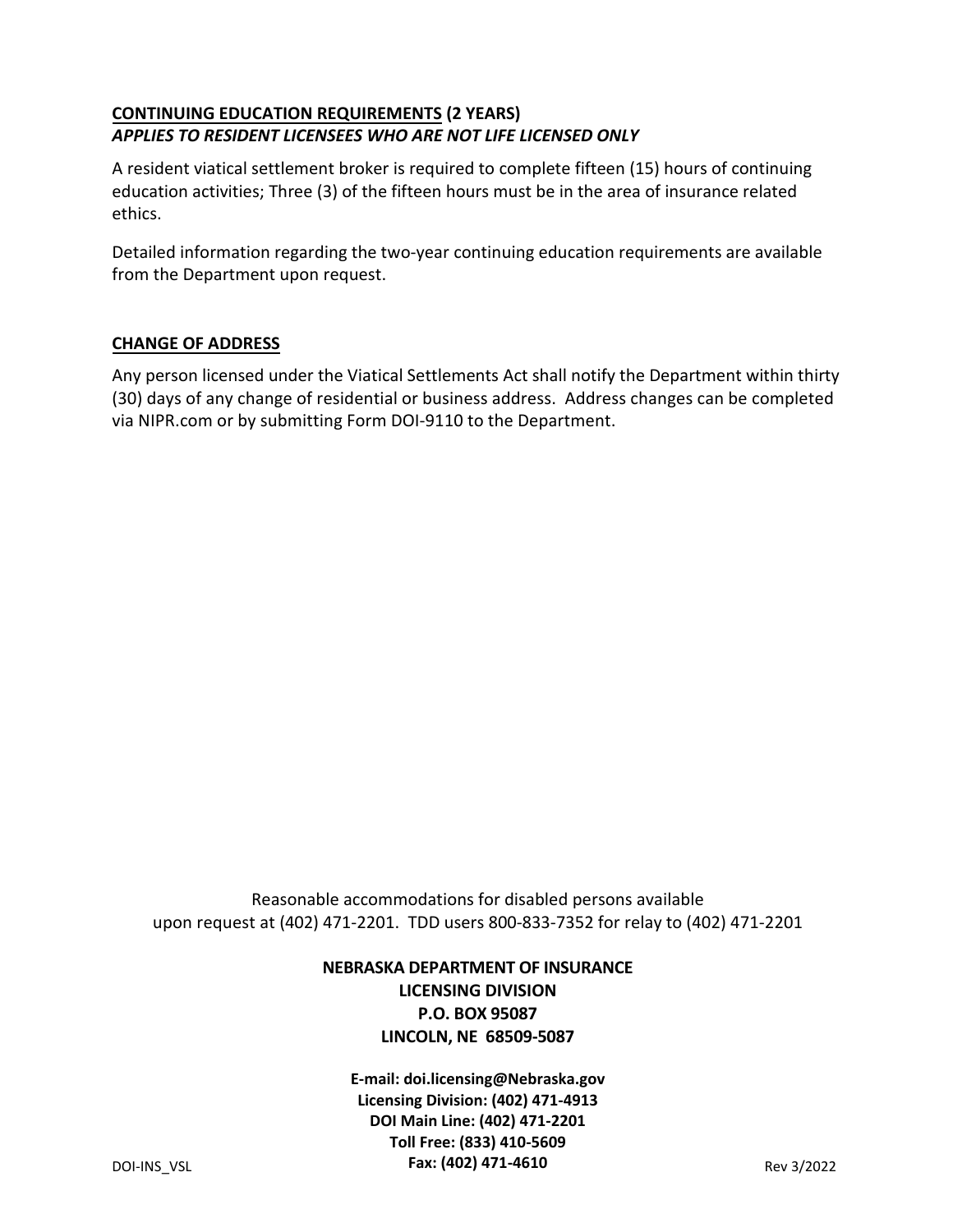## **BOND OR OTHER EVIDENCE OF FINANCIAL RESPONSIBILITY**

Each application must be accompanied by either (1) a surety bond executed and issued by an insurer authorized to issue surety bonds in Nebraska or evidence of the existence of a deposit of cash, certificates of deposit, or securities or any combination thereof in the amount of \$250,000, or (2) proof that financial instruments in accordance with these requirements have been filed with one or more states where the applicant is licensed as a viatical settlement broker.

Any surety bond issued pursuant to this clause must be in favor of Nebraska and must specifically authorize recovery by the director of the Department of Insurance on behalf of any person in Nebraska who sustained damages as the result of erroneous acts, failure to act, conviction of fraud, or conviction of unfair practices by the viatical settlement broker.

Please mark the applicable option:



SURETY BOND

1. A surety bond in the amount of \$250,000. **The surety bond must be executed on the form included in this application. Attach the original copy of the properly executed bond and acknowledgment of principal/surety and power of attorney**.

OTHER EVIDENCE OF FINANCIAL RESPONSIBILITY

2. In lieu of a surety bond, the applicant may deposit with the director, or with banks in Nebraska that the applicant designates, cash, certificates of deposit, or securities or any combination thereof to an aggregate amount, based upon principal amount or market value, whichever is lower, of not less than the amount of \$250,000. The cash, certificates of deposit, or securities must be deposited and held to secure the same obligations as the security device. The depositor shall receive all interest and dividends. The depositor may, with the approval of the director, substitute other securities for those deposited.

We will accept proof of cash, certificates of deposit or securities that have been filed in another state where the applicant is licensed as a viatical settlement broker.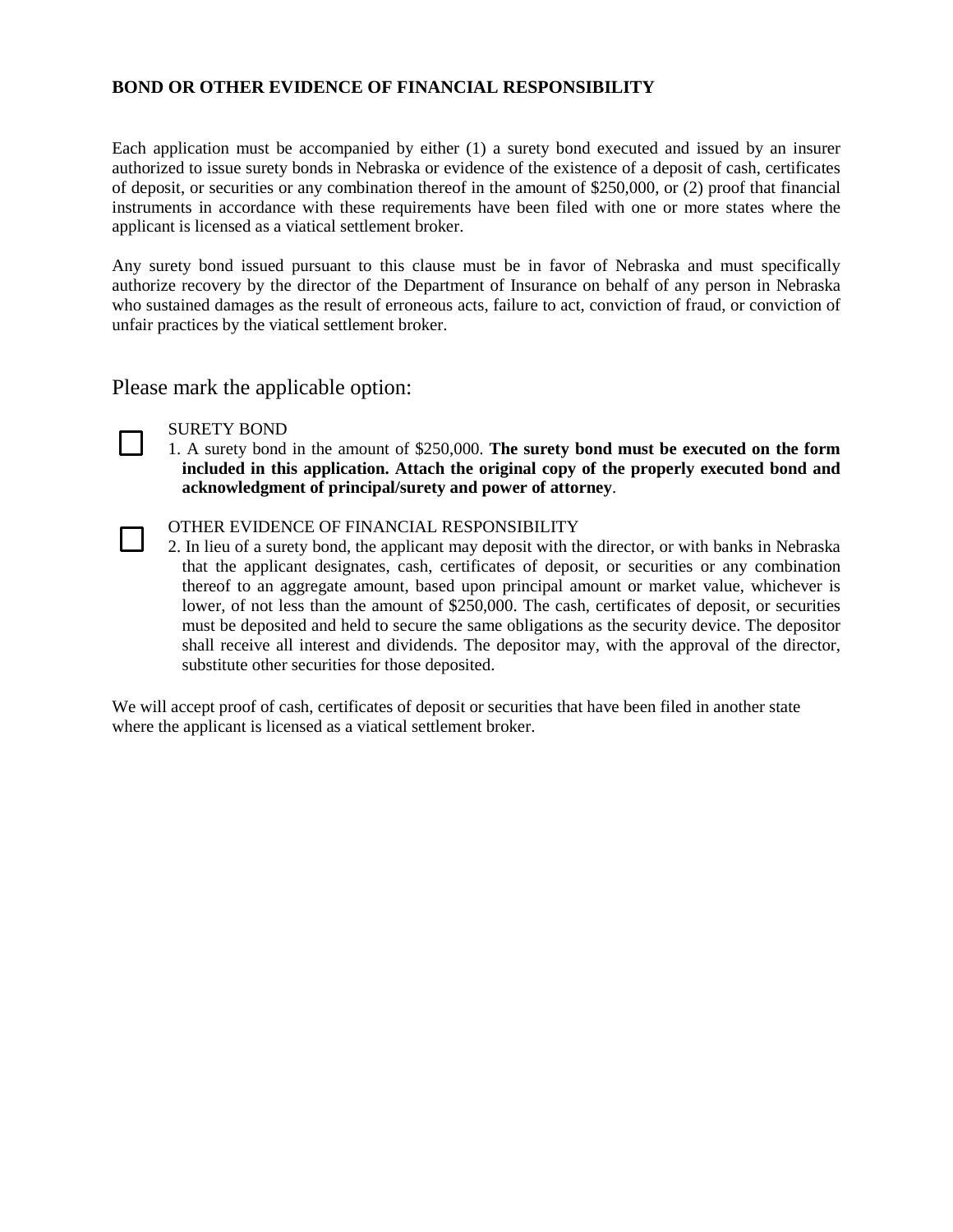#### STATE OF NEBRASKA DEPARTMENT OF INSURNACE VIATICAL SETTLEMENT PROVIDER/BROKER SURETY BOND

Know all men by these presents, that \_\_\_\_\_\_\_\_\_\_\_\_\_\_\_\_\_\_\_\_\_\_\_\_\_\_\_\_\_\_\_\_\_\_\_\_\_\_\_\_\_\_\_\_\_\_\_\_\_\_\_\_\_\_\_ (Name of Viatical Settlement Provider/Broker)

(Description or form of business organization, including state of incorporation, e.g., "a Nebraska Corporation")

with business office at \_\_\_\_\_\_\_\_\_\_\_\_\_\_\_\_\_\_\_\_\_\_\_\_\_\_\_\_\_\_\_\_\_\_\_\_\_\_\_\_\_\_\_\_\_\_\_\_\_\_\_\_\_\_\_\_\_\_\_\_\_\_\_\_\_\_\_ (Street Address and Suite or Room Number, city, state, and zip code of office covered by this bond) as Principal and \_\_\_\_\_\_\_\_\_\_\_\_\_\_\_\_\_\_\_\_\_\_\_\_\_\_\_\_\_\_\_\_\_\_\_\_\_\_\_\_, a corporation duly organized under the laws of the state of \_\_\_\_\_\_\_\_\_\_\_\_\_\_\_\_\_\_, which is authorized to engage in the business of insurance in the State of Nebraska, as Surety, are hereby held and firmly bound to the Department of Insurance of the State of Nebraska, in the sum of (\$\_\_\_\_\_\_\_\_\_\_\_\_\_\_\_\_\_\_\_\_). Principal and Surety bind themselves, their representatives, successors and assigns, jointly and severally by these presents.

a \_\_\_\_\_\_\_\_\_\_\_\_\_\_\_\_\_\_\_\_\_\_\_\_\_\_\_\_\_\_\_\_\_\_\_\_\_\_\_\_\_\_\_\_\_\_\_\_\_\_\_\_\_\_\_\_\_\_\_\_\_\_\_\_\_\_\_\_\_\_\_\_\_\_\_\_\_\_\_\_\_\_\_

#### THE PARTIES FURTHER AGREE THAT:

- 1. The purpose of this obligation, which is required by Nebraska Revised Statutes, Section 44-  $1103(\bar{6})(\bar{d})$ , is to secure the compliance by Principal with the terms of Nebraska Revised Statutes, Sections 44-1101 to 44-1117, and any other legal obligations arising out of the Principal's conduct as a Viatical Settlement Provider or Broker.
- 2. This bond is for the benefit of the State of Nebraska and any person suffering damages by reason of Principal's failure to comply with Nebraska Revised Statutes, Sections 44-1101 to 44-1117 or other legal obligation arising out of the Principal's conduct as a Viatical Settlement Provider or Broker.
- 3. If Principal shall violate Nebraska Revised Statutes, Sections 44-1101 to 44-1117, or other legal obligation arising out of Principal's conduct as a Viatical Settlement Provider or Broker, the Director of Insurance, as well as any person damaged as a result of such violation, shall have, in addition to all other legal remedies, a right of action on this bond in the name of the injured party for damages sustained by the injured party as the result of erroneous acts, failure to act, conviction of fraud, or conviction of unfair practices by the Viatical Settlement Provider or Broker.
- 4. This obligation may be cancelled by said Surety by giving thirty (30) days' notice in writing of its intention to do so to the Department of Insurance of the State of Nebraska and said Surety shall be relieved of any further liability under this bond thirty days after receipt of said notice by the Department of Insurance of the State of Nebraska.
- 5. Regardless of the amount of years this bond shall continue in force and the number of premiums which shall be payable or paid, the surety's total limit of liability shall not be cumulative from year to year or period to period.

| Signed and sealed this<br>day of |                                        | 20  |                                                       |
|----------------------------------|----------------------------------------|-----|-------------------------------------------------------|
| By:                              |                                        | Bv: |                                                       |
|                                  | (Name of Surety)                       |     | (Signature of Attorney in Fact of Surety Company)     |
| By:                              |                                        | By: |                                                       |
|                                  | (Name of Viatical Settlement Provider) |     | (Signature of Sole Proprietor, Partner, or President) |